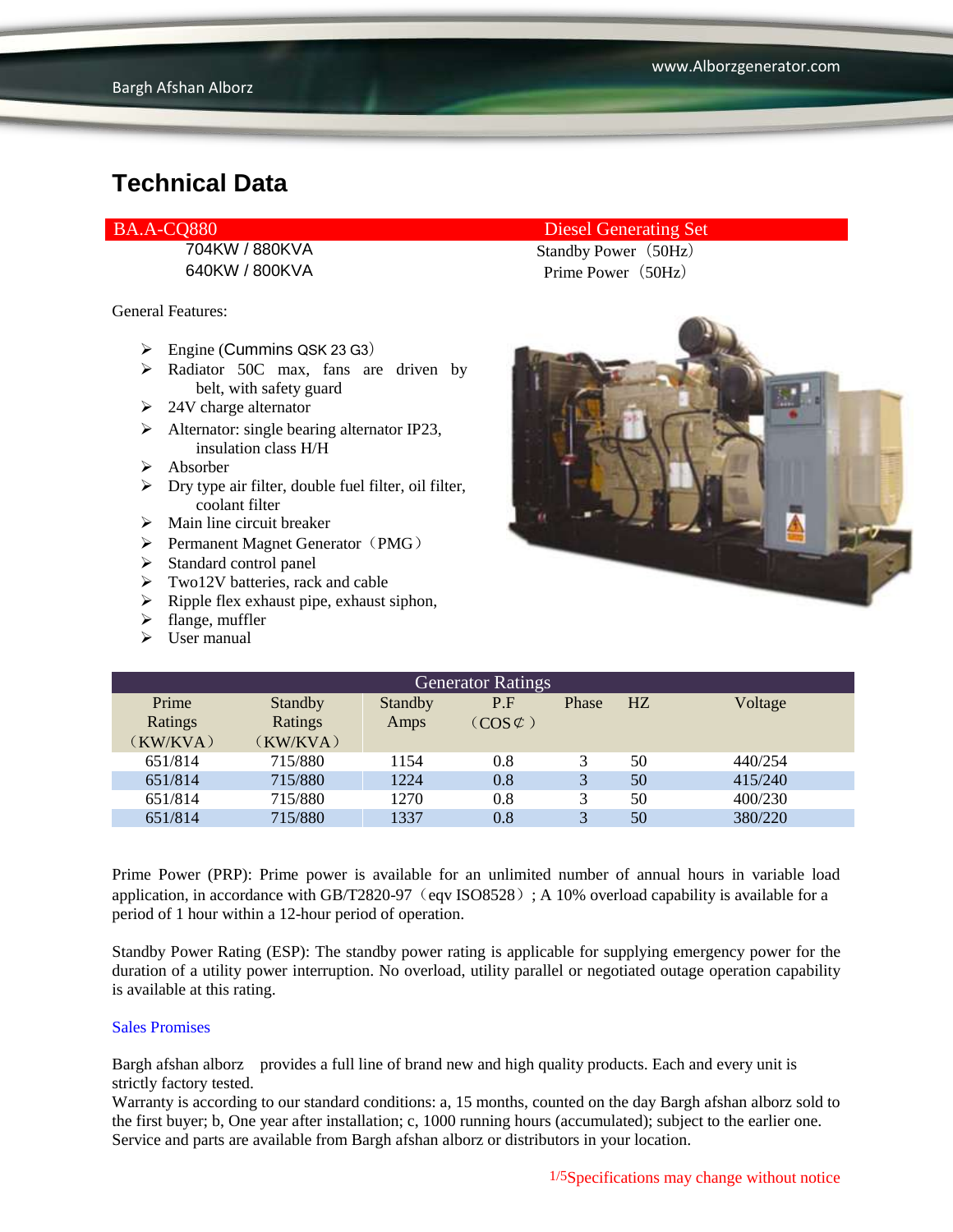| <b>BA.A-CQ880</b>                | <b>Diesel Generating Set</b>                |
|----------------------------------|---------------------------------------------|
|                                  | <b>ENGINE DATA</b>                          |
| Manufacturer / Model:            | Cummins QSK 23 G3, 6-cycle                  |
| Air Intake System:               | Turbo Charged and Search Refrigerated       |
| Fuel System:                     | Electronic                                  |
| <b>Cylinder Arrangement:</b>     | 24 V type                                   |
| Displacement:                    | 23.15L                                      |
| Bore and Stroke:                 | 170*170 (mm)                                |
| <b>Compression Ratio:</b>        | 16,0:1                                      |
| Rated RPM:                       | $1800$ rpm                                  |
| Max. Standby Power at Rated RPM: | 704KW/956HP                                 |
| Governor Type:                   | RSV Mechanical(Std) / Electronic (Optional) |
|                                  | <b>Exhaust System</b>                       |
| <b>Exhaust Gas Flow:</b>         | 148m <sub>3</sub> /min                      |
| <b>Exhaust Temperature:</b>      | $543^{\circ}$ C                             |
| <b>Max Back Pressure:</b>        | 10kPa                                       |
|                                  | Air Intake System                           |
| Air Flow:                        | 53m <sub>3</sub> /min                       |
|                                  | Fuel System                                 |
| 100% (Prime Power) Load:         | $161$ L/h                                   |
| 75% (Prime Power) Load:          | L/h<br>121                                  |
| 50% (Prime Power) Load::         | 85<br>L/h                                   |
|                                  | Oil System                                  |
| Total Oil Capacity:              | 140L                                        |
| Oil Consumption:                 | ≤4g/kwh                                     |
| <b>Engine Oil Tank Capacity:</b> | 103L                                        |
|                                  | <b>Cooling System</b>                       |
| <b>Total Coolant Capacity:</b>   | 120L                                        |
| Thermostat:                      | 82-95°C                                     |
| Max Water Temperature:           | 104°C                                       |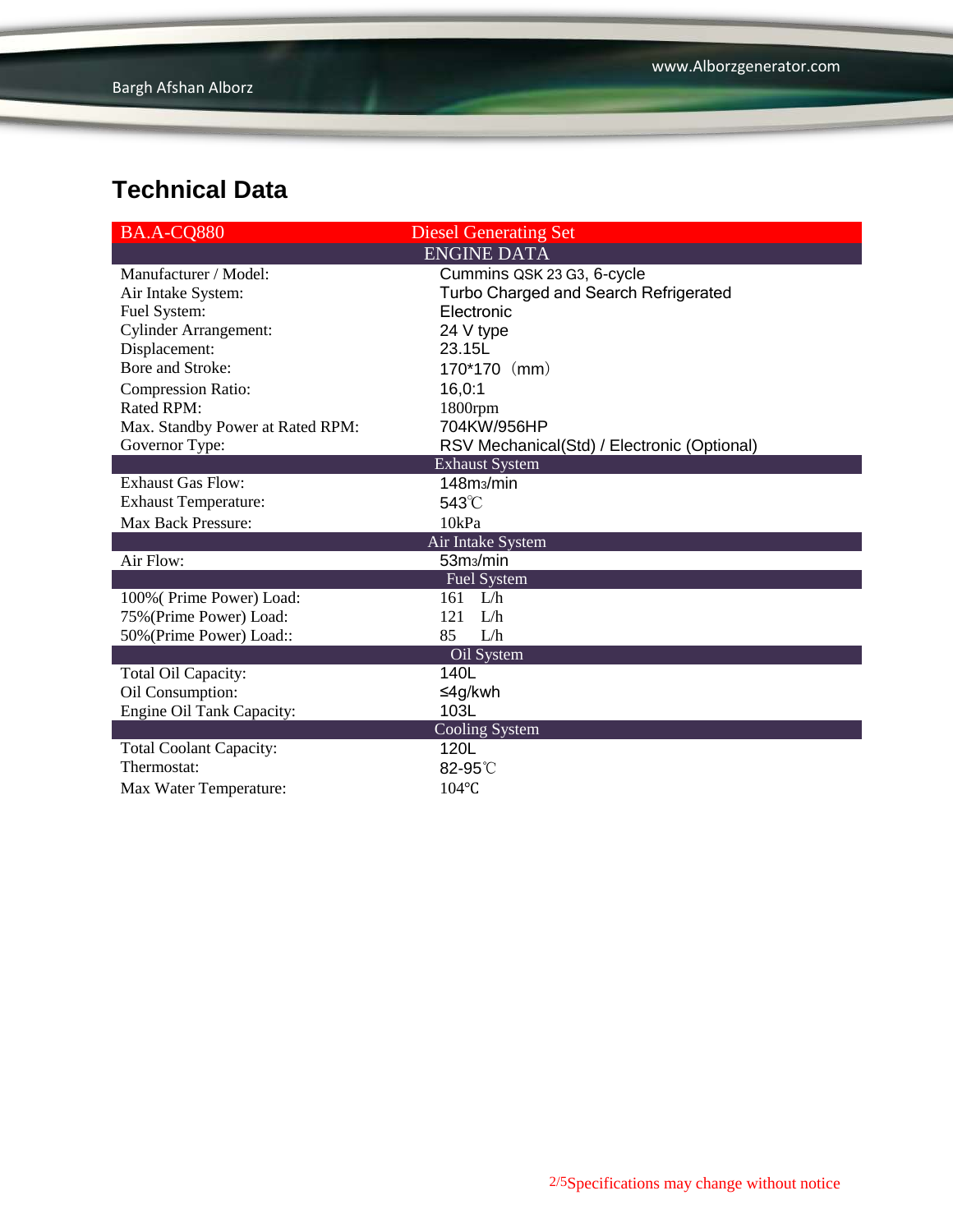| <b>BA.A-CO880</b>                                                                          | <b>Diesel Generating Set</b>             |  |  |  |  |  |
|--------------------------------------------------------------------------------------------|------------------------------------------|--|--|--|--|--|
| <b>ALTERNATOR SPECIFICATION</b>                                                            |                                          |  |  |  |  |  |
|                                                                                            | <b>GENERAL DATA</b>                      |  |  |  |  |  |
| Compliance with GB755, BS5000, VDE0530, NEMAMG1-22, IED34-1, CSA22.2 and AS1359 standards. |                                          |  |  |  |  |  |
| <b>Alternator Data</b>                                                                     |                                          |  |  |  |  |  |
| Number of Phase:                                                                           | 3                                        |  |  |  |  |  |
| Connecting Type:                                                                           | 3 Phase and 4 Wires, "Y" type connecting |  |  |  |  |  |
| Number of Bearing:                                                                         | 1                                        |  |  |  |  |  |
| <b>Power Factor:</b>                                                                       | 0.8                                      |  |  |  |  |  |
| Protection Grade:                                                                          | IP23                                     |  |  |  |  |  |
| Altitude:                                                                                  | $\leq 1000m$                             |  |  |  |  |  |
| <b>Exciter Type:</b>                                                                       | Brushless, self-exciting                 |  |  |  |  |  |
| Insulation Class, Temperature Rise:                                                        | H/H                                      |  |  |  |  |  |
| Telephone Influence Factor (TIF):                                                          | $50$                                     |  |  |  |  |  |
| THF:                                                                                       | $<$ 2%                                   |  |  |  |  |  |
| <b>Voltage Regulation, Steady State:</b>                                                   | $\leq \pm 1\%$                           |  |  |  |  |  |
| Alternator Capacity:                                                                       | 880KVA                                   |  |  |  |  |  |
| <b>Alternator Efficiencies:</b>                                                            |                                          |  |  |  |  |  |
| Air Cooling Flow:                                                                          |                                          |  |  |  |  |  |
| <b>GENERATING SET DATA</b>                                                                 |                                          |  |  |  |  |  |
| <b>Voltage Regulation:</b>                                                                 | $\geq \pm 5\%$                           |  |  |  |  |  |
| Voltage Regulation, Stead State:                                                           | $\leq \pm 1\%$                           |  |  |  |  |  |
| Sudden Voltage Warp (100% Sudden Reduce):                                                  | $\leq +25\%$                             |  |  |  |  |  |
| Sudden Voltage Warp (Sudden Increase):                                                     | $\leq$ -20%                              |  |  |  |  |  |
| Voltage Stable Time (100% Sudden Reduce):                                                  | $\leq 6S$                                |  |  |  |  |  |
| Voltage Stable Time (Sudden Increase)                                                      | $\leq 6S$                                |  |  |  |  |  |
| Frequency Regulation, Stead State:                                                         | $\leq 5\%$                               |  |  |  |  |  |
| Frequency Waving:                                                                          | ≤0.5%                                    |  |  |  |  |  |
| Sudden Frequency Warp (100% Sudden Reduce):                                                | $\leq +12\%$                             |  |  |  |  |  |
| Sudden Frequency Warp (Sudden Increase):                                                   | $\leq$ -10%                              |  |  |  |  |  |
| Frequency Recovery Time (100% Sudden Reduce):                                              | $\leq$ 5S                                |  |  |  |  |  |
| Frequency Recovery Time (Sudden Increase):                                                 | $\leq$ 5S                                |  |  |  |  |  |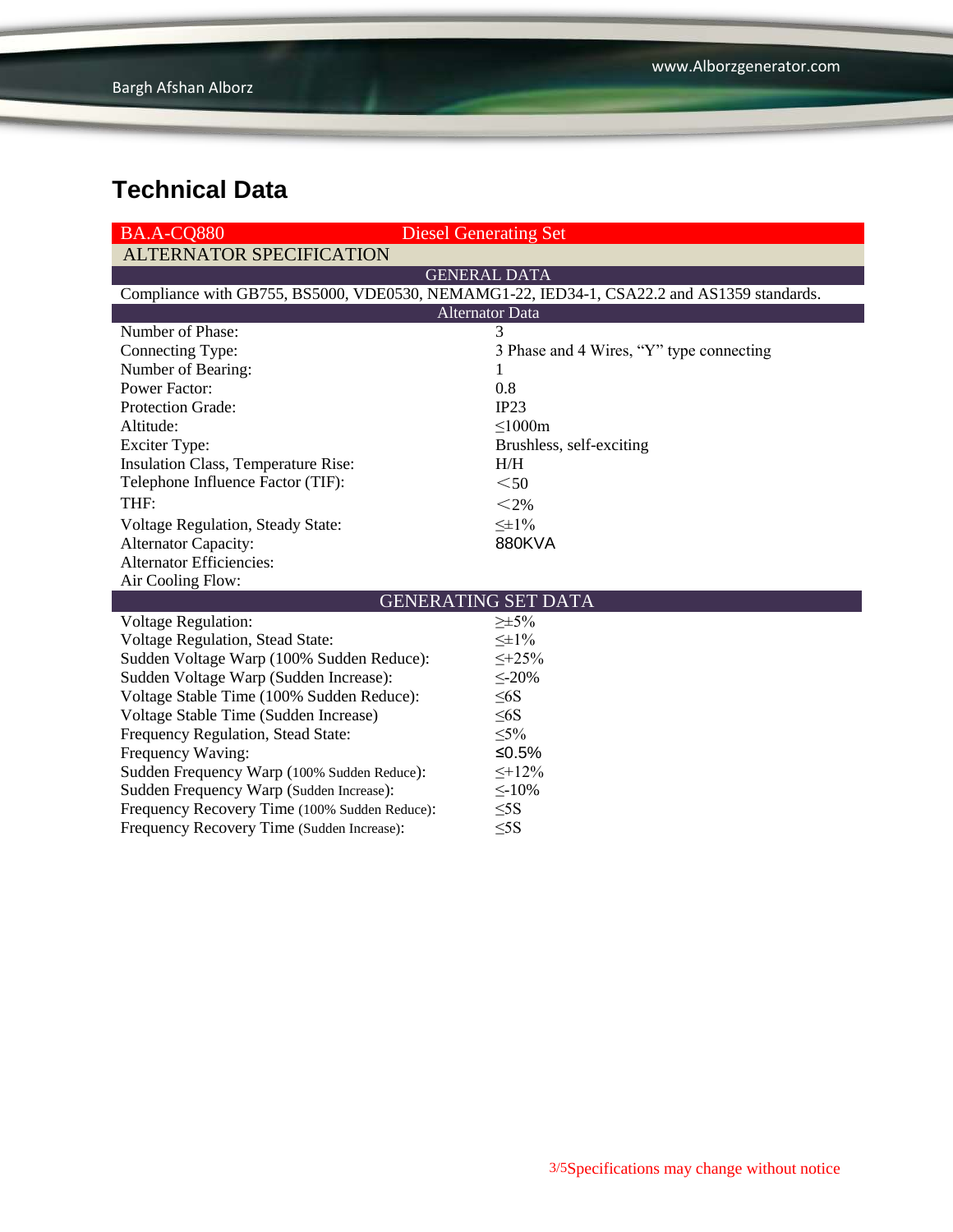| <b>BA.A-CQ880</b>               | <b>Diesel Generating Set</b> |                                   |
|---------------------------------|------------------------------|-----------------------------------|
| Options                         |                              |                                   |
| Engine                          | Fuel System                  | <b>Control System</b>             |
| Heater 2KW & 4KW                | Daily Fuel Tank              | <b>Auto Control Panel</b>         |
| Battery Charger 3.5A & 7A       | <b>Base Fuel Tank</b>        | Remote Control Panel              |
|                                 | <b>Water Separator</b>       | <b>Auto Transfer Switch (ATS)</b> |
|                                 | <b>Fuel Level Sensor</b>     | <b>Paralleling System</b>         |
|                                 |                              |                                   |
| <b>Anti-Condensation Heater</b> | Rainproof Type               | <b>Engine Parts Drawing List</b>  |
| Drop CT (For Paralleling)       | Soundproof Type              | <b>Spare Parts</b>                |
|                                 | <b>Container Type</b>        |                                   |
| Dimension & Weight              |                              |                                   |
| <b>Standard Configuration</b>   | With Base Fuel Tank          | Soundproof Type                   |
| (Open Type)                     |                              |                                   |
| Overall Size: 4200 (mm)         | Overall Size: 4300<br>(mm)   | Overall Size: 6500 (mm)           |
| *1710 $(mm)$ *2260 $(mm)$       | $*1830$ (mm) $*2050$ (mm)    | $*2260$ (mm) $*2350$ (mm)         |
| Weight: 6160kg                  | Weight: 6800kg               | Weight: 9100kg                    |